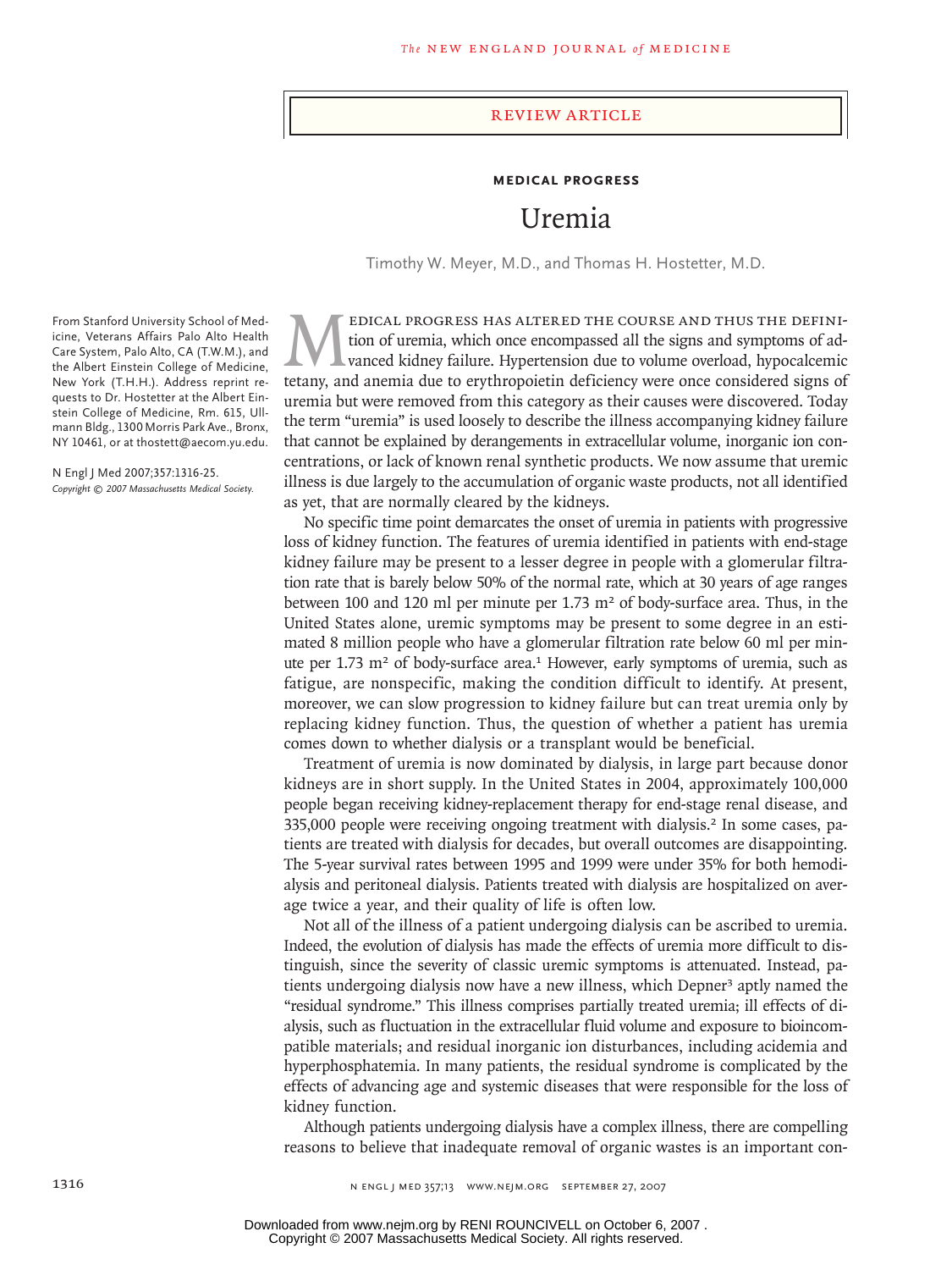tributor. Dialysis is initiated when uremic symptoms, among which anorexia and lethargy are usually the most prominent, advance to the point at which treatment is expected to effect an improvement. The glomerular filtration rate at this point averages about 7% of the normal value. As compared with such a low glomerular filtration rate, conventional dialysis provides only slightly better removal of many solutes and inferior removal of some. Renal replacement therapy does keep patients alive, but because of these limitations, it does not completely relieve uremic symptoms. The fact that transplantation reverses this residual syndrome constitutes strong evidence for the ill effects of toxic solute accumulation despite dialysis. Successful transplantation, which can restore the glomerular filtration rate to more than half the normal value, markedly improves the overall quality of life and enhances specific functions, including sleep, sexual function, cognition, exercise capacity, and, in children, growth.4-7

### SOLUTES CLEARED BY THE KIDNEY AND RETAINED IN UREMIA

Although retained uremic solutes cause symptoms, identifying the responsible solutes has proved difficult because of the multiplicity of retained solutes (reviewed by the European Uremic Toxin Work Group8) as well as the variety and subtlety of the symptoms. Advances in chromatography and spectroscopy continue to lengthen the list of implicated solutes. In general, solutes that accumulate in the highest concentrations, and were therefore identified first, have been the most studied. But only a few compounds have been linked to specific toxic effects.9-11 Plasma concentrations of several compounds correlate more closely with altered mental function than do concentrations of urea. Some of these compounds, including certain guanidines, accumulate in the cerebrospinal fluid, which is consistent with their proposed effects on the brain.12 However, we lack experiments showing that uremic signs and symptoms can be replicated by raising solute levels in people or animals with normal kidney function to equal those in patients with uremia. Uremic solutes are therefore usually categorized on the basis of their structure. Selected examples are shown in Table 1.

Urea is quantitatively the most important solute excreted by the kidney and was the first organic solute detected in the blood of patients with kidney failure. Both hemodialysis and peritoneal dialysis are currently prescribed to achieve target values for urea clearance. Yet early studies indicated that urea itself causes only a minor part of uremic illness.13,14 One study showed that uremic symptoms were relieved by initiation of dialysis, even when urea was added to the dialysate to maintain the blood urea nitrogen level at approximately 90 mg per deciliter (urea, 32 mmol per liter).<sup>14</sup>

| Table 1. Uremic Solutes.*      |                                  |                                                |                                                                   |  |  |  |
|--------------------------------|----------------------------------|------------------------------------------------|-------------------------------------------------------------------|--|--|--|
| <b>Solute Group</b>            | Example                          | <b>Source</b>                                  | Characteristics                                                   |  |  |  |
| Peptides and small<br>proteins | Beta <sub>2</sub> -microglobulin | Shed from MHC                                  | Poorly dialyzed because of large size                             |  |  |  |
| Guanidines                     | Guanidinosuccinic<br>acid        | Arginine                                       | Increased production in uremia                                    |  |  |  |
| Phenols                        | p-Cresol sulfate                 | Phenylalanine, tyrosine                        | Protein bound, produced by gut bacteria                           |  |  |  |
| Indoles                        | Indican                          | Tryptophan                                     | Protein bound, produced by gut bacteria                           |  |  |  |
| Aliphatic amines               | Dimethylamine                    | Choline                                        | Large volume of distribution, produced by<br>gut bacteria         |  |  |  |
| <b>Furans</b>                  | <b>CMPF</b>                      | Unknown                                        | Tightly protein bound                                             |  |  |  |
| Polyols                        | Myoinositol                      | Dietary intake, cell synthesis<br>from glucose | Normally degraded by the kidney rather<br>than excreted           |  |  |  |
| <b>Nucleosides</b>             | Pseudouridine                    | tRNA                                           | Most prominent of several altered RNA<br>species                  |  |  |  |
| Dicarboxylic acids             | Oxalate                          | Ascorbic acid                                  | Formation of crystal deposits                                     |  |  |  |
| Carbonyls                      | Glyoxal                          | Glycolytic intermediates                       | Reaction with proteins to form advanced<br>glycation end products |  |  |  |

\* Uremic solutes may have multiple sources, although only one is listed. MHC denotes major histocompatibility complex, and CMPF 3-carboxy-4-methyl-5-propyl-2-furanpropionic acid.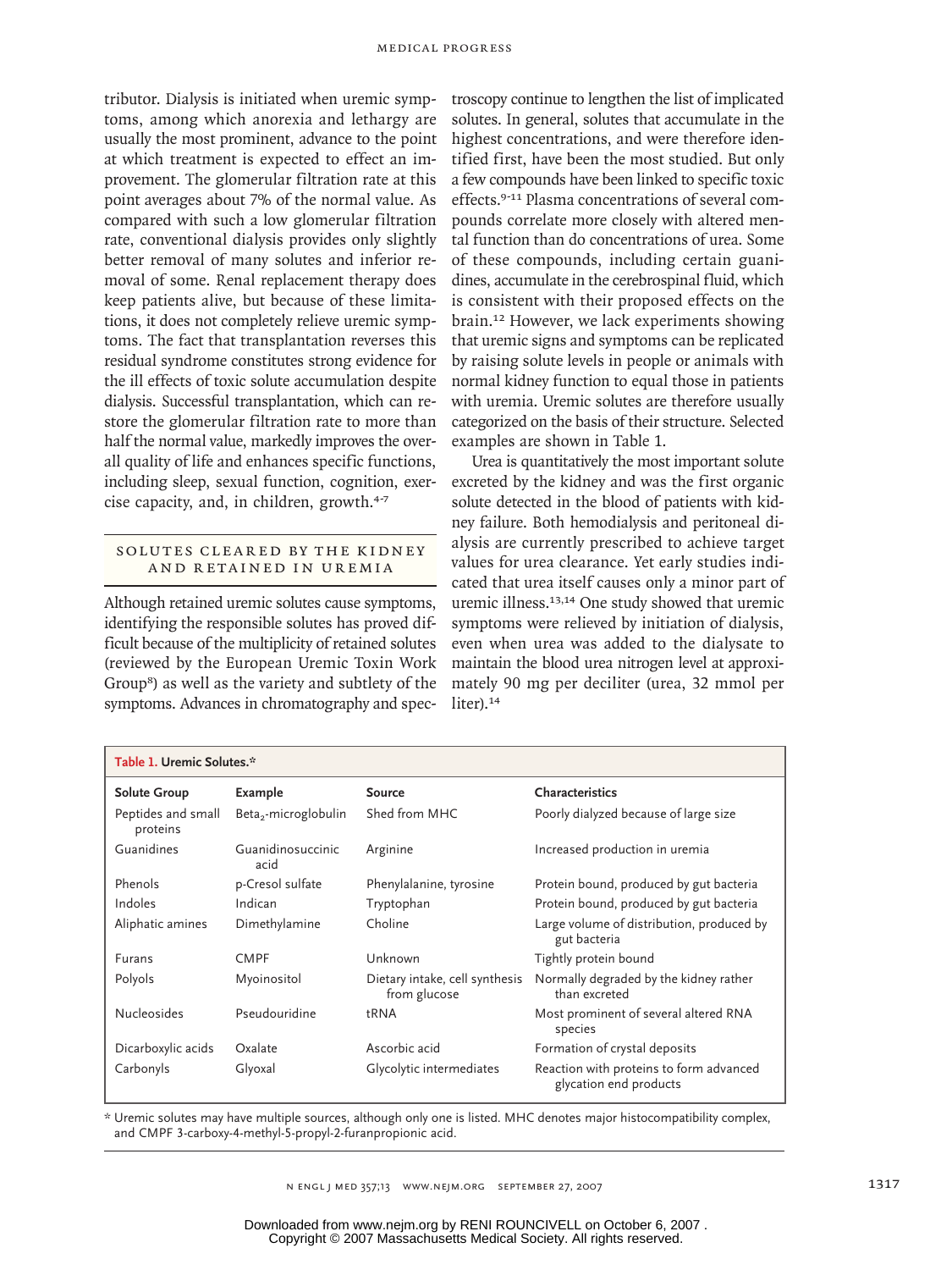Other simple nitrogen-containing solutes that accumulate in uremia include the aliphatic amines monomethylamine, dimethylamine, and trimethylamine. These compounds are produced by both gut bacteria and mammalian cells. They are positively charged at physiologic pH, and their removal during intermittent hemodialysis may be limited by their preferential distribution within the relatively acidic intracellular compartment.<sup>15</sup> The uremic fetor, or fishy breath, of patients with uremia is attributable to trimethylamine, and amines have been associated with impaired brain function in both patients and animal models.16-18

Many uremic solutes contain aromatic rings. The uremic phenols derive from the amino acids tyrosine and phenylalanine and from aromatic compounds in vegetables. Indoles arise in analogous fashion from tryptophan and vegetable indoles. In both cases, metabolism of parent compounds by methylation, dehydroxylation, oxidation, reduction, or conjugation produces a bewildering array of solutes. In contrast to methylamines, conjugated phenols and indoles are often negatively charged and contribute to the increase in the anion gap observed in kidney failure. The structural similarity of waste phenols and indoles to neurotransmitters has encouraged speculation that these compounds interfere with the function of the central nervous system, but evidence of the toxicity of individual compounds is weak. The most extensively studied phenol is p-cresol, which is formed by colonic bacteria from tyrosine and phenylalanine and then circulates conjugated with sulfate.19,20 High p-cresol levels have been associated with poor outcomes in patients undergoing dialysis.19,21

The kidney clears not only small molecules but also proteins with molecular weights between 10 and 30 kD. Plasma levels of these low-molecularweight proteins rise as the kidney fails, but only beta<sub>2</sub>-microglobulin, which causes dialysis-related amyloidosis, has known toxicity.9,22 The extent to which kidney failure increases the levels of peptides with molecular weights between 500 D and 10 kD is less well defined, $23$  although it is expected that proteomic techniques may ultimately yield a more complete picture.<sup>23,24</sup>

### SOLUTE REMOVAL BY DIALYSIS

Uremia could theoretically be treated by reducing solute production, but this is not part of current practice. High protein intake increases the production of many solutes, including various guanidines, indoles, and phenols. Patients with kidney failure tend to reduce their protein intake spontaneously, and before dialysis became available, physicians found that marked protein restriction relieved uremic symptoms.25,26 Protein restriction can have ill effects, however, and it is now recommended that patients undergoing dialysis receive 1.2 g of protein per kilogram of body weight per day, which is nearly the amount provided by an average diet in the United States. Since a number of the bestknown uremic solutes — such as aliphatic amines, d-amino acids, methylguanidine, hippurate, and many indoles and phenols — are produced entirely or in part by gut bacteria, the use of sorbents to reduce the load of such solutes has been considered but has not been systematically studied.<sup>27</sup>

At present, most patients with end-stage renal disease undergo hemodialysis three times per week. The dialysis prescription is adjusted to remove about two thirds of the total-body urea content during each treatment (Fig. 1). This standard was adopted after clinical trials showed that to a point, patient outcomes improve with increasing fractional urea removal.3,28 The Hemodialysis (HEMO) Study29 showed that outcomes are not improved by increasing fractional urea removal above the current standard. Treatment that removes the majority of urea should also remove more toxic solutes if, like urea, they diffuse relatively freely throughout body water. But removal of many solutes is more limited, owing to large molecular size, protein binding, or sequestration within body compartments. Plasma levels of such solutes therefore remain much higher than normal urea levels in patients undergoing conventional dialysis (Fig. 2). Removal of such solutes can be increased by various modifications of the standard dialysis treatment. If a specific modification of dialysis reduced illness, this might reveal the characteristics of important uremic toxins.

#### **Large Solutes**

Hemodialysis was initially performed with the use of dialysis membranes that provided limited clearance of solutes with molecular weights above 1 kD. Treatment with the use of these membranes wakened comatose patients, relieved vomiting, and partially reversed other classic uremic symptoms. This provided evidence, which remains convincing, that some important uremic toxins are small. But clinical observations led pioneering investigators to speculate that other important toxins were "mid-

Copyright © 2007 Massachusetts Medical Society. All rights reserved. Downloaded from www.nejm.org by RENI ROUNCIVELL on October 6, 2007 .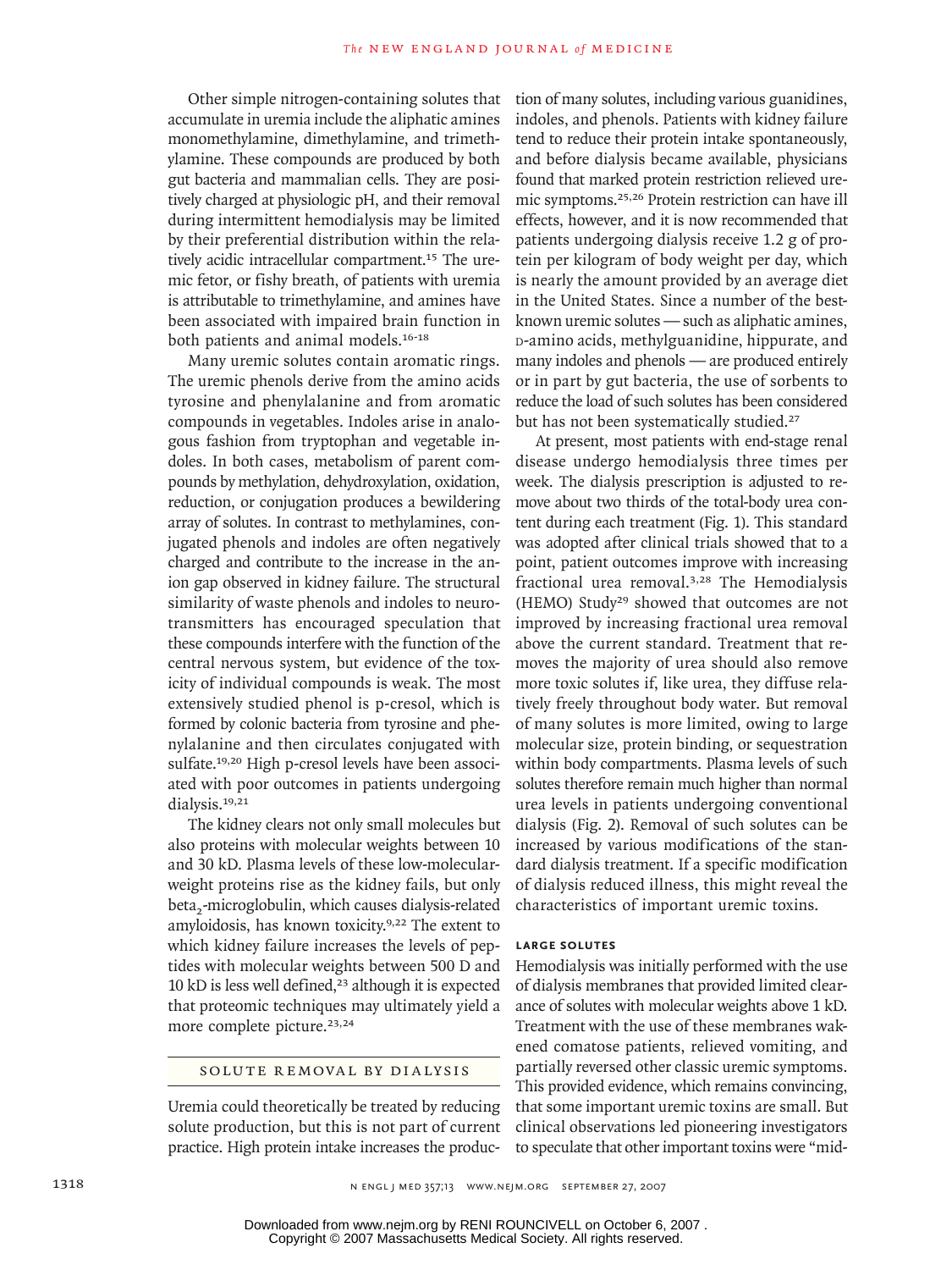

Hemodialysis for 3 Hours on Monday, Wednesday, and Friday. **Figure 1. Blood Urea Nitrogen Levels in Two Theoretical Patients Undergoing Conventional Thrice-Weekly** 

tween treatments, with the highest levels observed after<br>the 3-day interdialytic interval (from Friday after dialysis ana cousy.<br>Urea nitrogen levels fall precipitously as urea is rapidly according to the current U.S. standard. Patient 1, who temoved during treatment and their rise gradually be-<br>tween treatments, with the highest levels observed after removed during treatment and then rise gradually beuntil Monday before dialysis). Both patients were re-**Figure has been redrawn and type has been reset.** ceiving the same dose of dialysis, as evidenced by the 68% drop in urea levels for both patients with each treatment. This drop constitutes adequate dialysis, had higher absolute plasma urea levels than Patient 2, was presumably eating more protein. To convert the values for blood urea nitrogen to millimoles of urea per liter, multiply by 0.357.

dle molecules," with molecular weights between 300 D and 2 kD.32 The original middle-molecule hypothesis was never carefully tested. Although the phrase "middle molecules" remains in use, its meaning has gradually shifted to include larger solutes. The adoption of new, more permeable membrane materials essentially ended investigation of the relative toxicity of solutes in size ranges below 1 kD. However, the toxicity of solutes with molecular weights above 1 kD remains under investigation. Increasing the removal of large solutes, such as beta<sub>2</sub>-microglobulin, with the use of "highflux" as compared with "low-flux" membranes had no significant benefit in the HEMO Study.29 However, the clearance of large molecules can be increased further by adding ultrafiltration to the dialysis process (Fig. 3). Ongoing multicenter trials may reveal whether the combination of ultrafiltration with dialysis, called hemodiafiltration, improves outcomes.<sup>33</sup>

### **Solutes Bound to Albumin**

Solutes that bind to albumin are poorly removed by conventional dialysis<sup>3,20,34,35</sup> not because they are large but because only the free, unbound solute concentration contributes to the gradient driving solute across the dialysis membrane. When ex-



ared teres in a patient and signing nemedialysis is only about four times the normal value. But dialysis is much Undergoing Conventional Thrice-Weekly Hemodialysis. Conventional hemodialysis is prescribed to remove urea level in a patient undergoing hemodialysis is only blood urea nitrogen effectively, so that the average abbat foar inneb and normal valled bat alalysis is maen.<br>less effective in controlling the levels of other solutes. Binding to albumin limits the dialysis of p-cresol sul-**Figure 12** Figure 2012 **Figure 12** Figure 2013 **Carefully** Superior 2013 **Carefully** Superior 2013 **Figure 2. Time-Averaged Plasma Solute Levels in Patients** 

solutes in patients undergoing hemodialysis are about microglobulin; as a result, the average levels of these 10 times and 20 times the normal levels, respectively. The plasma level of guanidinosuccinic acid is even higher, averaging more than 40 times the normal value. Guanidinosuccinic acid levels rise this high largely because the production of guanidinosuccinic acid increases in patients with uremia; sequestration within cells impairs the efficiency of dialysis and contributes to the elevation of plasma levels of related guanidines. Solute ratios are approximations based on data from Martinez et al.,<sup>20</sup> Raj et al.,<sup>30</sup> and Eloot et al.<sup>31</sup>

pressed as multiples of normal levels, the levels of these compounds are therefore higher than those of unbound solutes, such as urea, in patients undergoing hemodialysis. There is reason to suspect that at least some protein-bound solutes are toxic. The normal kidney clears many protein-bound solutes by active tubular secretion. Presumably, the combination of protein binding and tubular secretion represents an evolutionary adaptation that allows the excretion of toxic molecules and keeps the extracellular fluid concentrations of their unbound fraction very low. The aggregate toxicity of proteinbound solutes could theoretically be assessed by comparing the effects of different modifications of dialysis, but this has not been attempted in practice.<sup>36</sup>

### **Sequestered Solutes**

Other solutes are sequestered, or retained, in compartments where their concentration does not equilibrate rapidly with that of the plasma.37 In-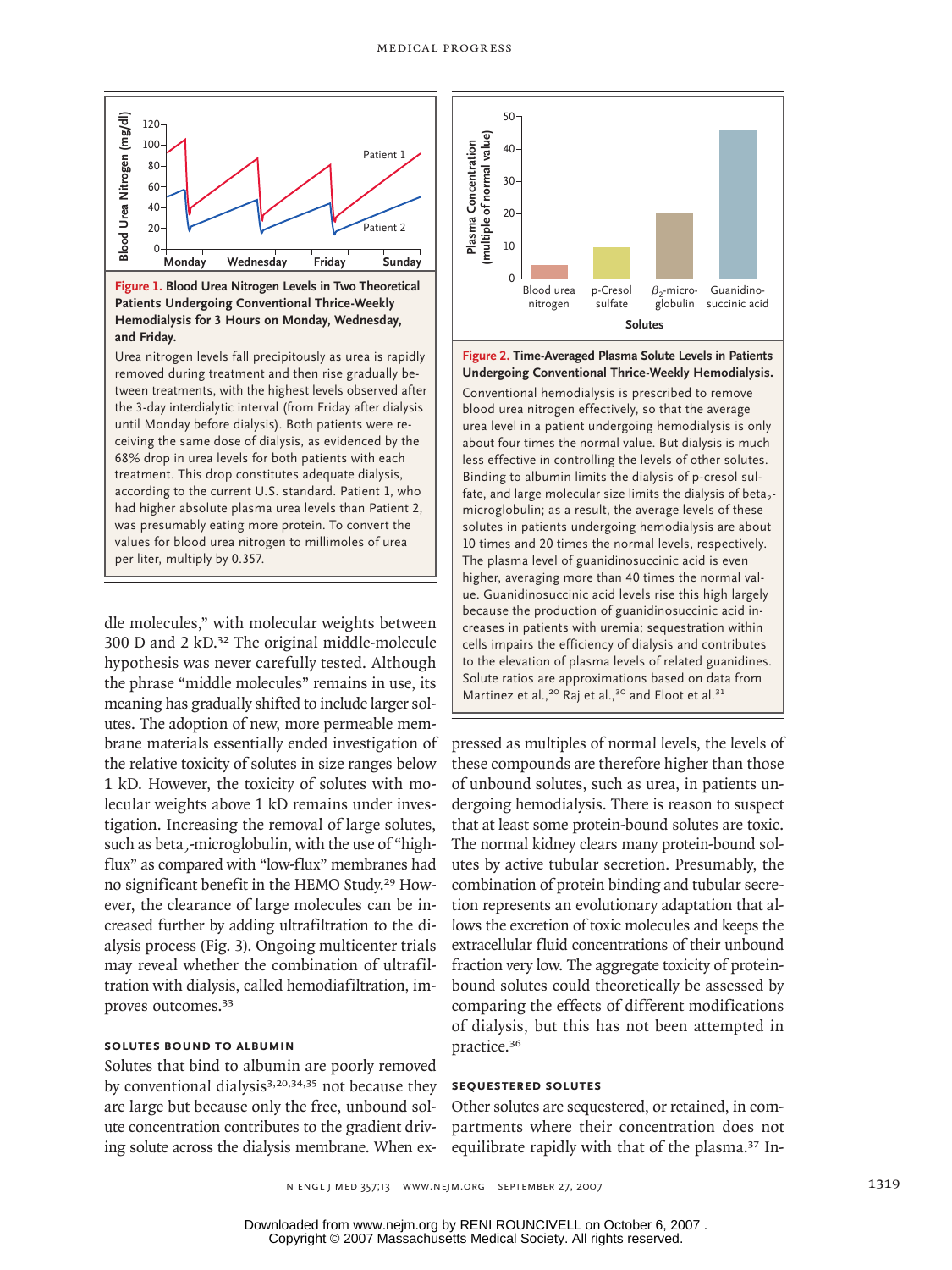

#### **Figure 3. Dialysis versus Hemofiltration.**

In dialysis (Panel A), solutes diffuse through a thin membrane separating the blood and dialysate, which flow in opposite directions. Small solutes such as urea (small yellow spheres) diffuse readily. Larger solutes, including low-molecular-weight proteins (large green spheres), diffuse less readily and are not cleared as effectively when blood passes through the dialyzer. In hemofiltration (Panel B), fluid<br>. Title is forced through the same membrane by pressure, and solutes are carried with the fluid by convection. As compared with diffusion, in order to remove the fluid that accumulates with daily intake. The removal of large solutes can be augmented by increasing the amount ,<br>provision of intravenous of ultrafiltration. The combined process of dialysis and high-volume ultrafiltration, which requires the provision of intravenous replace-<br>ment fluid to offset the ultrafiltration rate-is called hemodiafiltration convection removes larger solutes at almost the same rate as small solutes. Standard dialysis treatments include some hemofiltration ment fluid to offset the ultrafiltration rate, is called hemodiafiltration.

> termittent dialysis may rapidly lower the plasma concentration of such solutes but removes only a small portion of the total-body solute content. Sequestration only slightly impairs the removal of urea, which is currently used to assess the adequacy of dialysis.3 But other solutes may equilibrate more slowly than urea between body compartments, such as between cell water and plasma, effectively sequestering them from dialysis. Only a few solutes have been carefully studied, but clinically significant sequestration has been demonstrated for phosphate, creatinine, uric acid, several guanidines, and beta<sub>2</sub>-microglobulin. Theoretically, the contribution of sequestered solutes to uremic toxicity, like the contribution of large solutes or protein-bound solutes, could be assessed by comparing the efficacy of different dialysis prescriptions. When treatment is intermittent, the removal of sequestered as compared with rapidly equilibrating solutes can be increased by lengthening each dialysis session or by increasing the number of sessions per week. Retrospective studies have shown that longer sessions are associated with better outcomes, but these studies were not sufficiently well controlled to confirm that lengthening treatment is beneficial.<sup>38</sup> In the United States,

the combined preference of patients and providers for short dialysis sessions has reduced treatment time toward the minimum required to achieve the target urea removal, making the average duration of each hemodialysis session about 3.5 hours.

Figure has been redrawn and type has been reset

### SIGNS AND SYMPTOMS OF UREMIA

Frequently identified signs and symptoms of uremia are listed in Table 2. That a fundamental metabolic disturbance such as uremia should have such a wide variety of consequences is not remarkable. The complications of untreated diabetes and hyperthyroidism are similarly extensive. But uremia is different in that we cannot trace all its complications to dysregulation of a single, key compound. And with the exception of kidney transplantation, current therapy for uremia is less successful than insulin and thyroid hormone replacement in restoring normal function.

Given the signs and symptoms listed in Table 2, it is not surprising that the quality of life declines in people with chronic kidney disease. A panel preparing treatment guidelines concluded that well-being was reduced when the glomerular filtration rate was less than 60 ml per minute per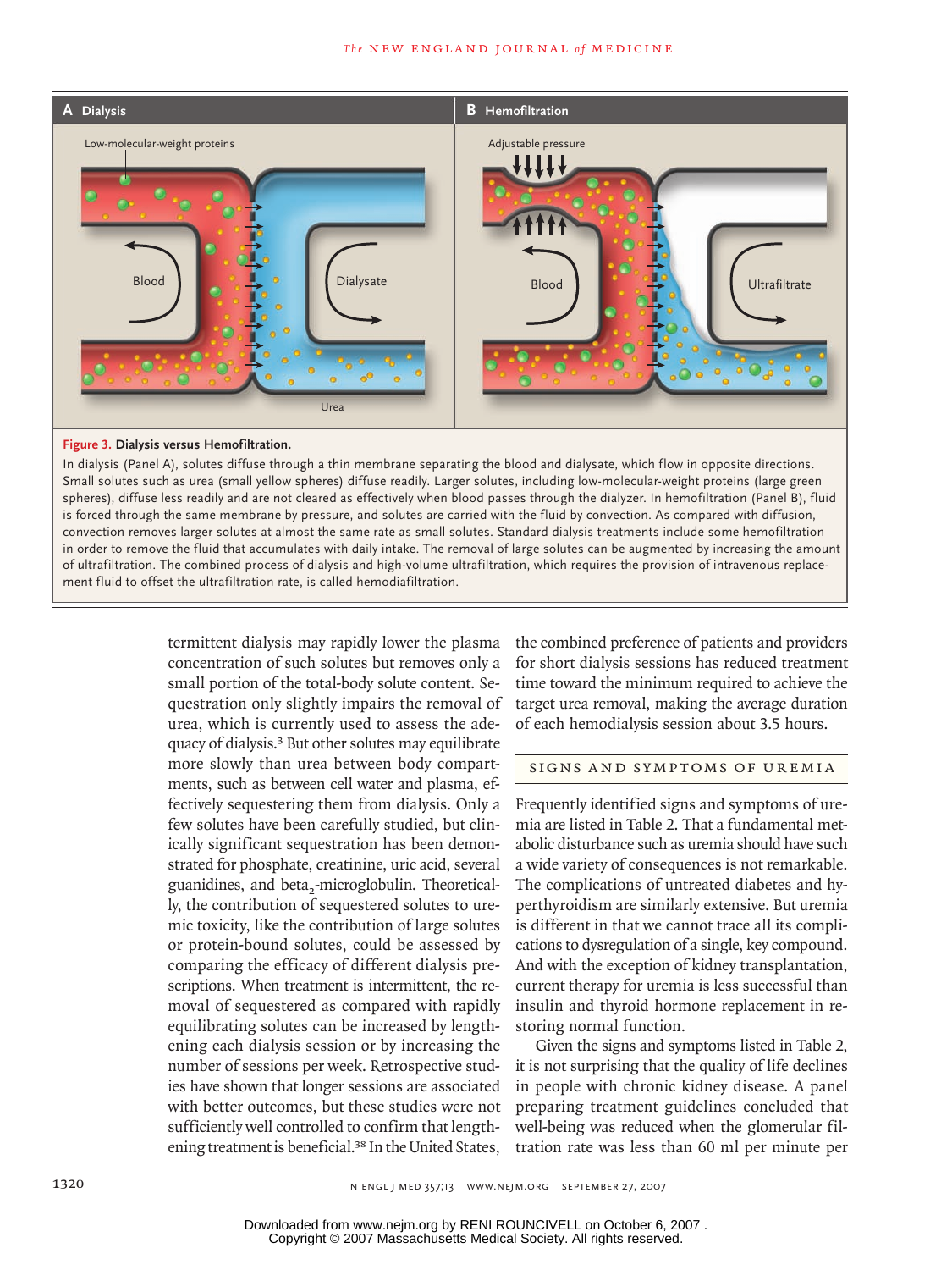1.73  $m<sup>2</sup>$  of body-surface area.<sup>39</sup> Subjects in the Modification of Diet in Renal Disease study who had glomerular filtration rates of less than 55 ml per minute per  $1.73 \text{ m}^2$  reported fatigue and reduced stamina that correlated with this rate.<sup>40</sup> In a study using the Medical Outcomes Study 36-item Short-Form General Health Survey, people who had a glomerular filtration rate of less than 50 ml per minute per  $1.73 \text{ m}^2$  but who were not yet being treated with dialysis scored lower than the general population on 8 of the instrument's 10 scales.41 Physical functioning is also often impaired in patients with kidney failure. In those undergoing dialysis, exercise capacity has been reported to average only about 50% of normal capacity. Treatment of anemia improves but does not normalize exercise capacity. The most detailed studies suggest that susceptibility to fatigue is attributable to both muscle energy failure and neural defects.<sup>42</sup> The degree to which the quality of life is impaired by the uremic environment, by the deconditioning of the patient, and by the effects of coexisting conditions has not been completely analyzed. A recent study indicated, however, that even selected, highly functional patients undergoing dialysis have notable physical limitations, including impairment of balance, walking speed, and sensory function.<sup>43</sup>

A particularly interesting group of uremic signs and symptoms reflect altered nerve function. Classic descriptions emphasized that patients with uremia could appear alert despite defects in memory, ability to plan, and attention.<sup>13</sup> Cognitive impairment has been detected in people with glomerular filtration rates between 30 and 60 ml per minute per 1.73m<sup>2</sup> of body-surface area.<sup>44</sup> As kidney function worsened, patients progressed to coma or catatonia that could be relieved by dialysis.13 Recent studies have shown that cognitive function remains impaired in patients receiving standard treatment with dialysis. Neuropsychological testing has revealed defects, particularly in attention, memory, and the performance of higher-order tasks. Central nervous system changes due to vascular disease and other processes often contribute to these defects. But it has generally been concluded that patients undergoing dialysis have cognitive impairment that cannot be ascribed entirely to coexisting conditions.<sup>45,46</sup> Another reflection of altered central nervous system function in patients with uremia is impaired sleep.5,47 Sleep is fragmented by brief arousals and apneic episodes, which are often associated

### **Table 2. Signs and Symptoms of Uremia.**

|  |  |  | Neural and muscular |  |
|--|--|--|---------------------|--|
|--|--|--|---------------------|--|

| Fatigue                                                                                     |
|---------------------------------------------------------------------------------------------|
| Peripheral neuropathy                                                                       |
| Decreased mental acuity                                                                     |
| <b>Seizures</b>                                                                             |
| Anorexia and nausea                                                                         |
| Decreased sense of smell and taste                                                          |
| Cramps                                                                                      |
| Restless legs                                                                               |
| Sleep disturbances                                                                          |
| Coma                                                                                        |
| Reduced muscle membrane potential                                                           |
| Endocrine and metabolic                                                                     |
| Amenorrhea and sexual dysfunction                                                           |
| Reduced body temperature                                                                    |
| Altered amino acid levels                                                                   |
| Bone disease due to phosphate retention, hyperparathy-<br>roidism, and vitamin D deficiency |
| Reduced resting energy expenditure                                                          |
| Insulin resistance                                                                          |
| Increased protein-muscle catabolism                                                         |
| Other                                                                                       |
| Serositis (including pericarditis)                                                          |
| Itching                                                                                     |
| <b>Hiccups</b>                                                                              |
| Oxidant stress                                                                              |
| Anemia due to erythropoietin deficiency and shortened<br>red-cell survival                  |
| Granulocyte and lymphocyte dysfunction                                                      |
| Platelet dysfunction                                                                        |
|                                                                                             |

with bursts of repetitive leg movement. When awake, patients may have the restless legs syndrome,48 a condition in which they continually feel the need to move their legs. In the past, severe sensorimotor neuropathy developed in patients with untreated uremia, and remission of neuropathy was a major goal of dialysis. With current dialysis protocols, neuropathy is usually subclinical, but it can still be detected in nervefunction tests.49,50

#### METABOLIC EFFECTS OF UREMIA

Among the metabolic effects of uremia (Table 2), the most extensively studied is insulin resistance, which may contribute to the accelerated vascular disease that is the major cause of death in patients with kidney failure.<sup>51,52</sup> When the glomerular filtration rate falls below 50 ml per minute per 1.73 m<sup>2</sup>, insulin resistance occurs.<sup>53</sup> The reason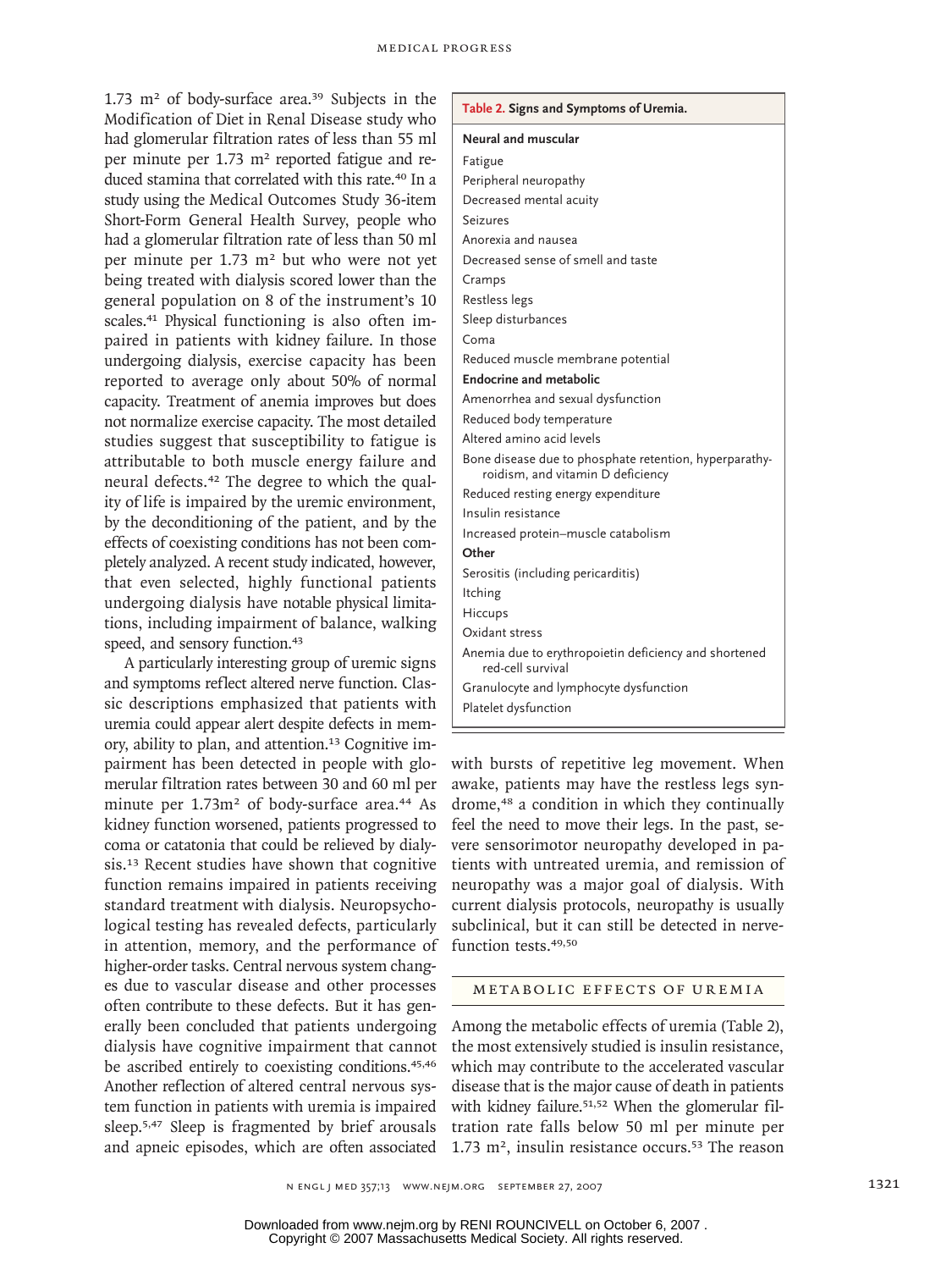it occurs is unclear. Insulin binds normally to its receptor, and receptor density is unchanged. The accumulation of hormones derived from fat and increased levels of glucagon and fatty acids also seem insufficient to account for insulin resistance.52,54 The observations that insulin resistance can be transferred by uremic serum and that it is improved by dialysis and protein restriction suggest that accumulation of nitrogenous solutes causes insulin resistance.52 In addition, physical inactivity diminishes the action of insulin, and in patients with uremia, insulin resistance may develop in part because of deconditioning.

Another effect of uremia that has been the object of recent attention is oxidative stress.<sup>55</sup> Increases in the levels of primary oxidants have not been documented, presumably because of the evanescent nature of substances such as superoxide anion and hydrogen peroxide. Accumulation of oxidant reaction products is therefore taken as evidence of increased oxidant activity. Among the markers of oxidation are proteins containing oxidized amino acids.<sup>56,57</sup> Some proteins are modified by direct oxidation, and others by combination with carbonyl compounds. The modified proteins can form compounds identical to the advanced glycation products that were first identified in patients with diabetes. The carbonyls initiating protein modification have not been fully characterized but include glyoxal and methyl glyoxal, which are produced by oxidation of both sugars and lipids.58 Modified proteins presumably do not contribute to the effects of uremia that are rapidly reversible, such as confusion or nausea, but might cause gradual changes in tissue structure. The loss of extracellular reducing substances provides additional evidence of oxidant stress in uremia. The case of albumin, which undergoes oxidation at its single free cysteine thiol group, is particularly interesting. Plasma albumin is more highly oxidized in patients with uremia than in normal subjects, and it is rapidly converted to its reduced form by hemodialysis.<sup>59</sup>

A third recently identified concomitant of uremia is systemic inflammation. Some patients have elevations in inflammatory markers, including C-reactive protein, interleukin-6, and tumor necrosis factor  $\alpha$ , that are unexplained by coexisting conditions.60 Inflammation may interact with insulin resistance and oxidant stress to promote vascular disease in these patients. Indeed, insulin resistance, oxidative stress, and inflammation appear before renal disease progresses to the point at which dialysis is required, and these factors may thus contribute to the high rates of cardiovascular morbidity and mortality among patients with chronic kidney disease.<sup>61</sup>

### CELLULAR FUNCTIONS

Several effects of uremia are transferable by blood and plasma, underscoring the role of retained solutes in generating toxicity. An often-described abnormality has been the inhibition of sodium– potassium ATPase. Decreased sodium–potassium ATPase activity was first described in red cells from patients with uremia.62 Subsequent reports noted the same effect in other cell types and showed that the inhibition is attributable to one or more factors in uremic plasma.63 The evidence for a circulating inhibitor includes the findings that dialysis reduces the inhibitory activity and that uremic plasma can suppress sodium–potassium ATPase activity in the short term. A number of candidate factors have been considered, and digitalis-like substances have received the greatest attention. Several such compounds, including marinobufagenin and telocinobufagin, have been identified in excess in patients with kidney failure.<sup>64</sup> However, confirmation that these substances cause the inhibition of sodium– potassium ATPase is lacking.

#### WHY IS THE GLOMERULAR FILTRATION RATE NORMALLY So High?

Presumably, the kidney evolved to rid the extracellular fluid of the solutes that cause uremic illness when kidney function is reduced. Glomerular filtration, the initial step in urine formation, proceeds at an extremely high rate; a volume equaling that of the entire extracellular fluid is filtered every 2 hours. At rest, approximately 10% of the body's energy consumption is devoted to reabsorption necessitated by this high filtration rate. The rate of fluid processing clearly exceeds that required simply to rid the body of the daily intake of water and inorganic ions. But uremia is not detected until the glomerular filtration rate is less than half the normal rate. One explanation for the apparent superabundance of kidney function is that it constitutes a safety factor, like the capacity of bone to with-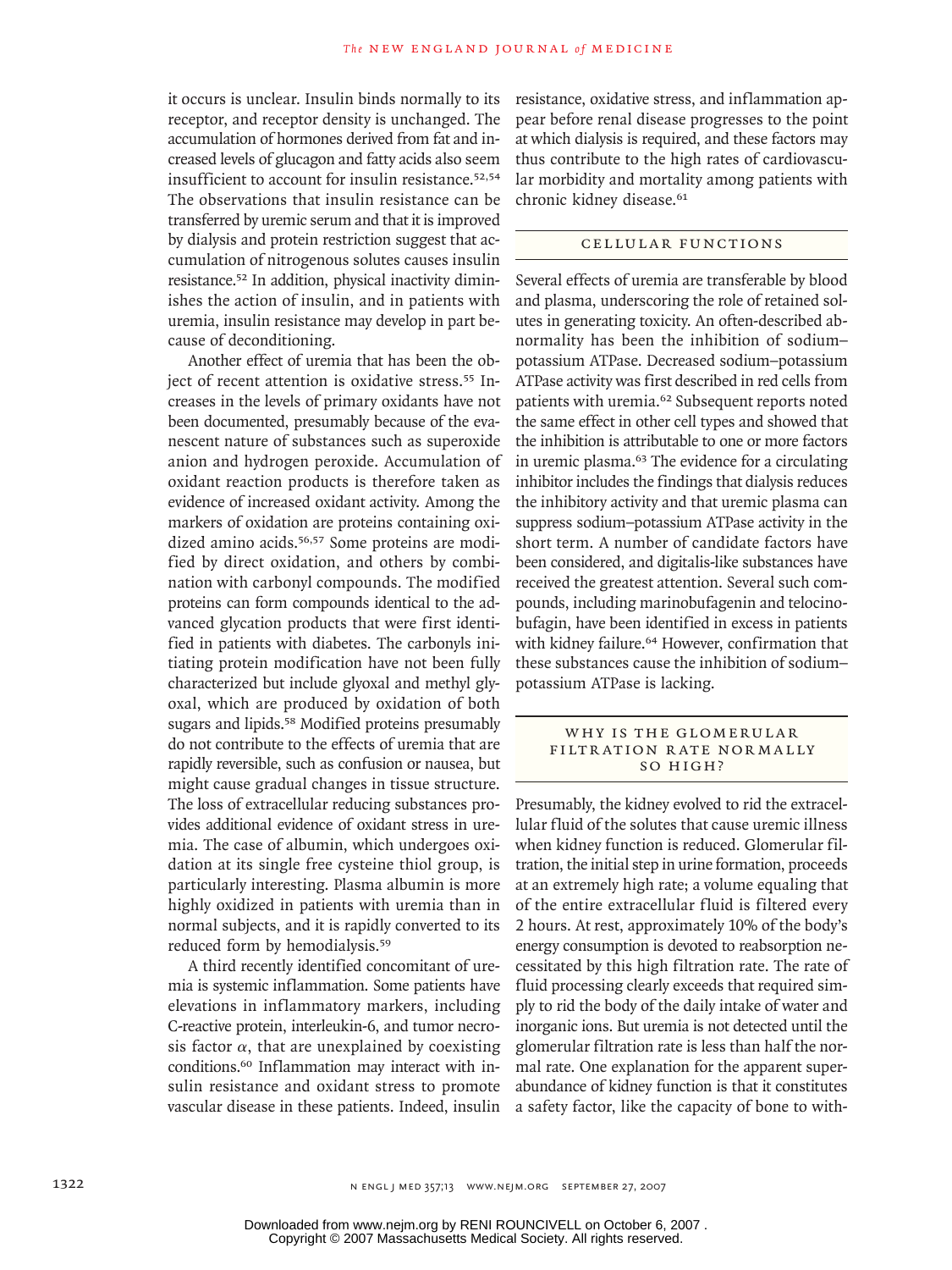stand greater-than-usual mechanical loads. In the case of the kidney, the ingestion of toxins may constitute an analogous increase in load. If so, we would expect patients with uremia to have limited tolerance for certain foods, just as they have limited tolerance for certain medications. Patients undergoing dialysis have become comatose after ingestion of star fruit.<sup>65</sup> However, given the variety of chemicals found in plants, there are remarkably few reports of this kind. Perhaps toxin intake was greater before civilization improved the selection and preservation of foods, making a persistently high renal clearance rate worth the metabolic cost.

Alternatively, the glomerular filtration rate may appear to be excessive because our clinical criteria are too crude to detect the consequences of mild impairment in kidney function. Fitness in an evolutionary sense may require that concentrations of some solutes be maintained below the levels at which disease is detected. It is possible, for instance, that a sensitive process such as fertility, growth in children, or peak mental performance might be disturbed by a small increase in the levels of retained toxins. A particularly interesting finding has been the identification of similar transport systems in the kidney tubule and the blood– brain barrier.66 This finding suggests that the kidney, together with the liver, may be designed to keep organic waste levels in the extracellular fluid sufficiently low to allow a second-stage pumping system in the blood–brain barrier to keep the brain interstitium exquisitely clean.

## FUTURE STUDIES

Dialysis for acute kidney failure presents a particularly difficult problem. Symptoms that trigger the initiation of dialysis in patients with chronic kidney failure often cannot be distinguished in patients who are in intensive care. Mortality rates are high, and some speculate that more aggressive therapy than is now prescribed for end-stage renal disease is needed in these very sick patients. However, trials of continuous treatment with hemodiafiltration or hemofiltration have shown no advantage over intermittent hemodialysis.67,68 An ongoing multicenter trial is investigating whether increasing urea removal beyond the standard for long-term hemodialysis will be helpful.<sup>69</sup>

Efforts are also under way to improve long-term

dialysis. The HEMO Study showed no benefit of increased removal of urea or low-molecular-weight proteins during thrice-weekly hemodialysis.29 The decreases in time-averaged solute levels, however, were modest. As previously noted, ongoing European trials will establish whether more efficient removal of low-molecular-weight proteins by hemodiafiltration is beneficial.33 Nightly home hemodialysis allows for particularly large increases in solute removal.70 Patients receiving this treatment report improvement in well-being and have partial reversal of the sleep disturbances that occur with conventional treatment.47 Ongoing trials by the Frequent Hemodialysis Network are comparing nocturnal home hemodialysis or incenter hemodialysis six times a week with standard thrice-weekly in-center hemodialysis.<sup>71</sup> If more intensive dialysis proves beneficial, major issues of practicality and cost will loom. Relatively few patients are likely to be willing and able to perform hemodialysis at home, and frequent in-center hemodialysis would be both burdensome and costly. Peritoneal dialysis, now used by only about 10% of patients in the United States, is easier to perform at home than hemodialysis and is less expensive as well. Although a randomized comparison of peritoneal dialysis and hemodialysis has not been possible, the two approaches appear to be associated with a similarly high overall burden of residual illness.

#### **SUMMARY**

Maintenance of life in patients without kidney function is a remarkable achievement of modern medicine. But current treatment with dialysis carries a high price and leaves a persistent burden of disability. Although both the side effects of dialysis and the coexisting conditions in patients receiving this treatment contribute to the residual illness, retained solutes that are poorly cleared by standard treatment are an important part of the problem. A better understanding of uremic solutes and their toxic effects would place dialysis on a more rational basis and should lead to more effective therapy.

Supported by grants from the National Institutes of Health (R33 DK71251, to Dr. Meyer, and R21 DK077326, to Dr. Hostetter).

No potential conflict of interest relevant to this article was reported.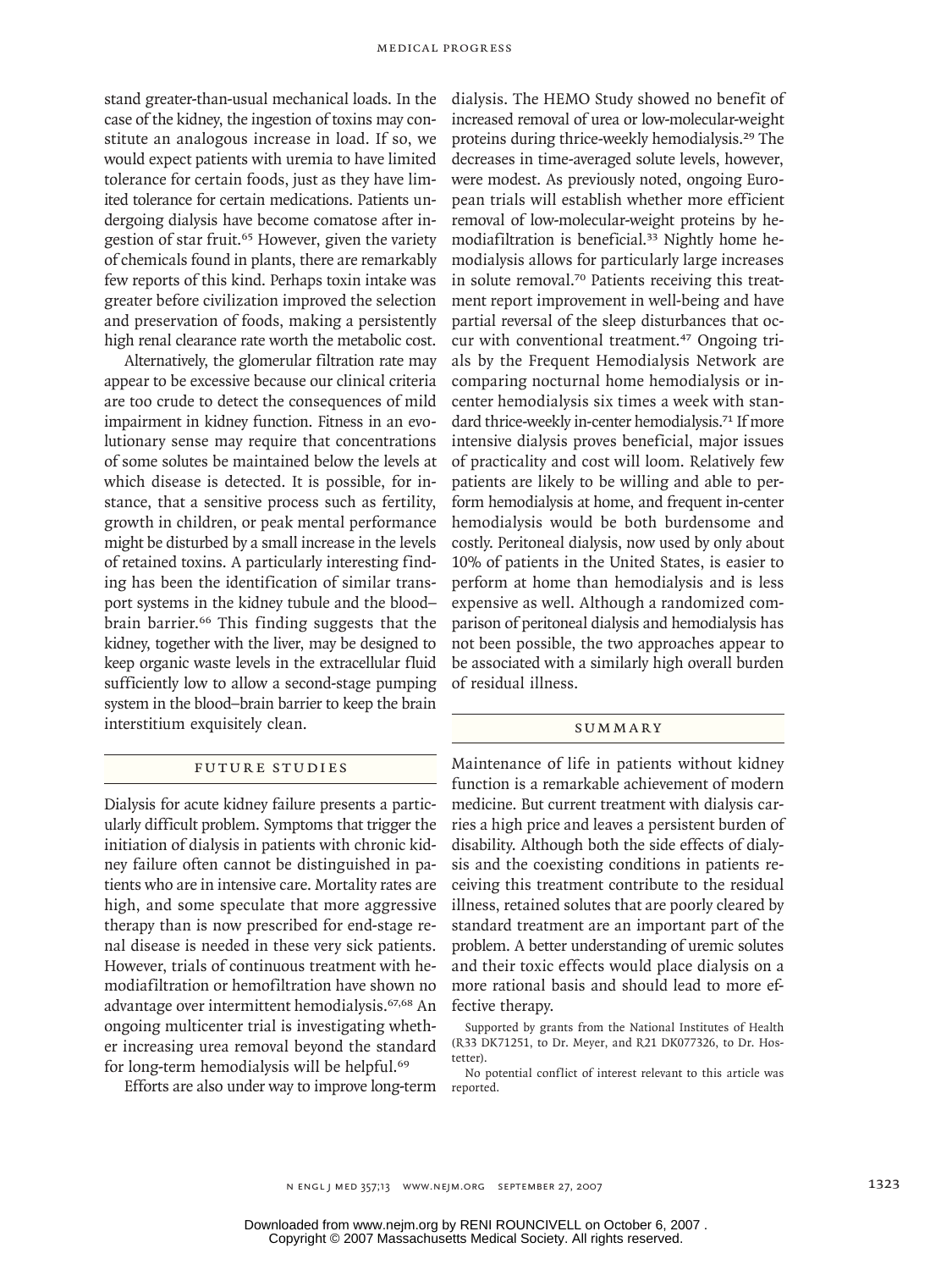#### **References**

Coresh J, Byrd-Holt D, Astor BC, et al. **1.** Chronic kidney disease awareness, prevalence, and trends among U.S. adults, 1999 to 2000. J Am Soc Nephrol 2005;16:180-8. USRDS 2006 annual data report: atlas **2.** of end-stage renal disease in the United States. Bethesda, MD: U.S. Renal Data System, 2006.

Depner TA. Uremic toxicity: urea and **3.** beyond. Semin Dial 2001;14:246-51.

Valderrábano F, Jofre R, López-Gomez **4.** JM. Quality of life in end-stage renal disease patients. Am J Kidney Dis 2001;38: 443-64.

Perl J, Unruh ML, Chan CT. Sleep dis-**5.** orders in end-stage renal disease: 'Markers of inadequate dialysis'? Kidney Int 2006; 70:1687-93.

Griva K, Thompson D, Jayasena D, **6.** Davenport A, Harrison M, Newman SP. Cognitive functioning pre- to post-kidney transplantation — a prospective study. Nephrol Dial Transplant 2006;21:3275-82. Fine RN. Growth following solid-organ **7.** transplantation. Pediatr Transplant 2002;6: 47-52.

Vanholder R, De Smet R, Glorieux G, **8.** et al. Review on uremic toxins: classification, concentration, and interindividual variability. Kidney Int 2003;63:1934-43.

Dember LM, Jaber BL. Dialysis-related **9.** amyloidosis: late finding or hidden epidemic? Semin Dial 2006;19:105-9.

10. Ravani P, Tripepi G, Malberti F, Testa S, Mallamaci F, Zoccali C. Asymmetrical dimethylarginine predicts progression to dialysis and death in patients with chronic kidney disease: a competing risks modeling approach. J Am Soc Nephrol 2005; 16:2449-55.

Boccardo P, Remuzzi G, Galbusera M. **11.** Platelet dysfunction in renal failure. Semin Thromb Hemost 2004;30:579-89.

12. De Deyn PP, D'Hooge R, Van Bogaert PP, Marescau B. Endogenous guanidino compounds as uremic neurotoxins. Kidney Int Suppl 2001;78:S77-S83.

13. Biochemistry of uremia. In: Schreiner G, Maher J. Uremia. Springfield, IL: Thomas, 1960:55-85.

14. Johnson WJ, Hagge WW, Wagoner RD, Dinapoli RP, Rosevear JW. Effects of urea loading in patients with far-advanced renal failure. Mayo Clin Proc 1972;47:  $71-9$ 

15. Smith JL, Wishnok JS, Deen WM. Metabolism and excretion of methylamines in rats. Toxicol Appl Pharmacol 1994;125: 296-308.

16. Simenhoff ML, Saukkonen JJ, Burke JF, et al. Importance of aliphatic amines in uremia. Kidney Int Suppl 1978;Jun(8): S16-S19.

17. Pirisino R, Ghelardini C, De Siena G, et al. Methylamine: a new endogenous modulator of neuron firing? Med Sci Monit 2005;11:RA257-61.

18. Simenhoff ML, Burke JF, Saukkonen

JJ, Ordinario AT, Doty R. Biochemical profile of uremic breath. N Engl J Med 1977;297:132-5.

19. Bammens B, Evenepoel P, Keuleers H, Verbeke K, Vanrenterghem Y. Free serum concentrations of the protein-bound retention solute p-cresol predict mortality in hemodialysis patients. Kidney Int 2006;69: 1081-7.

20. Martinez AW, Recht NS, Hostetter TH, Meyer TW. Removal of p-cresol sulfate by hemodialysis. J Am Soc Nephrol 2005;16:3430-6.

**21.** De Smet R, Van Kaer J, Van Vlem B, et al. Toxicity of free p-cresol: a prospective and cross-sectional analysis. Clin Chem 2003;49:470-8.

**22.** Verroust PJ, Birn H, Nielsen R, Kozyraki R, Christensen EI. The tandem endocytic receptors megalin and cubilin are important proteins in renal pathology. Kidney Int 2002;62:745-56.

Norden AG, Sharratt P, Cutillas PR, **23.** Cramer R, Gardner SC, Unwin RJ. Quantitative amino acid and proteomic analysis: very low excretion of polypeptides >750 Da in normal urine. Kidney Int 2004;66:1994- 2003.

Weissinger EM, Kaiser T, Meert N, et **24.** al. Proteomics: a novel tool to unravel the patho-physiology of uraemia. Nephrol Dial Transplant 2004;19:3068-77.

25. Kopple JD, Greene T, Chumlea WC, et al. Relationship between nutritional status and the glomerular filtration rate: results from the MDRD study. Kidney Int 2000;57:1688-703.

Giovannetti S, Maggiore Q. A low-ni-**26.** trogen diet with proteins of high biological value for severe chronic uraemia. Lancet 1964;37:1000-3.

27. Niwa T, Emoto Y, Maeda K, Uehara Y, Yamada N, Shibata M. Oral sorbent suppresses accumulation of albumin-bound indoxyl sulphate in serum of haemodialysis patients. Nephrol Dial Transplant 1991; 6:105-9.

Gotch FA, Sargent JA. A mechanistic **28.** analysis of the National Cooperative Dialysis Study (NCDS). Kidney Int 1985;28: 526-34.

Eknoyan G, Beck GJ, Cheung AK, et **29.** al. Effect of dialysis dose and membrane flux in maintenance hemodialysis. N Engl J Med 2002;347:2010-9.

**30.** Raj DS, Ouwendyk M, Francoeur R, Pierratos A. beta(2)-Microglobulin kinetics in nocturnal haemodialysis. Nephrol Dial Transplant 2000;15:58-64.

Eloot S, Torremans A, De Smet R, et **31.** al. Kinetic behavior of urea is different from that of other water-soluble compounds: the case of the guanidino compounds. Kidney Int 2005;67:1566-75.

Babb AL, Ahmad S, Bergström J, Scrib-**32.** ner BH. The middle molecule hypothesis in perspective. Am J Kidney Dis 1981;1: 46-50.

Canaud B, Morena M, Leray-Moragues **33.** H, Chalabi L, Cristol JP. Overview of clinical studies in hemodiafiltration: what do we need now? Hemodial Int 2006;10: Suppl 1:S5-S12.

Lesaffer G, De Smet R, Lameire N, **34.** Dhondt A, Duym P, Vanholder R. Intradialytic removal of protein-bound uraemic toxins: role of solute characteristics and of dialyser membrane. Nephrol Dial Transplant 2000;15:50-7.

**35.** Bammens B, Evenepoel P, Verbeke K, Vanrenterghem Y. Removal of middle molecules and protein-bound solutes by peritoneal dialysis and relation with uremic symptoms. Kidney Int 2003;64:2238-43.

36. Meyer TW, Leeper EC, Bartlett DW, et al. Increasing dialysate flow and dialyzer mass transfer area coefficient to increase the clearance of protein-bound solutes. J Am Soc Nephrol 2004;15:1927-35.

37. Schneditz D, Daugirdas JT. Compartment effects in hemodialysis. Semin Dial 2001;14:271-7.

Chertow GM, Kurella M, Lowrie EG. **38.** The tortoise and hare on hemodialysis: does slow and steady win the race? Kidney Int 2006;70:24-5.

**39.** National Kidney Foundation. K/DOQI clinical practice guidelines for chronic kidney disease: evaluation, classification, and stratification. Am J Kidney Dis 2002; 39:Suppl 1:S1-S266.

40. Rocco MV, Gassman JJ, Wang SR, Kaplan RM. Cross-sectional study of quality of life and symptoms in chronic renal disease patients: the Modification of Diet in Renal Disease Study. Am J Kidney Dis 1997;29:888-96.

Perlman RL, Finkelstein FO, Liu L, et **41.** al. Quality of life in chronic kidney disease (CKD): a cross-sectional analysis in the Renal Research Institute-CKD study. Am J Kidney Dis 2005;45:658-66.

Johansen KL. Physical functioning and **42.** exercise capacity in patients on dialysis. Adv Ren Replace Ther 1999;6:141-8.

Blake C, O'Meara YM. Subjective and **43.** objective physical limitations in high-functioning renal dialysis patients. Nephrol Dial Transplant 2004;19:3124-9.

44. Hailpern SM, Melamed ML, Cohen HD, Hostetter TH. Moderate kidney disease and cognitive function in adults 20-59 years of age. J Am Soc Nephrol 2007;18: 2205-13.

**45.** Kurella M, Chertow GM, Luan J, Yaffe K. Cognitive impairment in chronic kidney disease. J Am Geriatr Soc 2004;52: 1863-9.

46. Murray AM, Tupper DE, Knopman DS, et al. Cognitive impairment in hemodialysis patients is common. Neurology 2006; 67:216-23.

47. Hanly PJ, Pierratos A. Improvement of sleep apnea in patients with chronic renal failure who undergo nocturnal hemodialysis. N Engl J Med 2001;344:102-7.